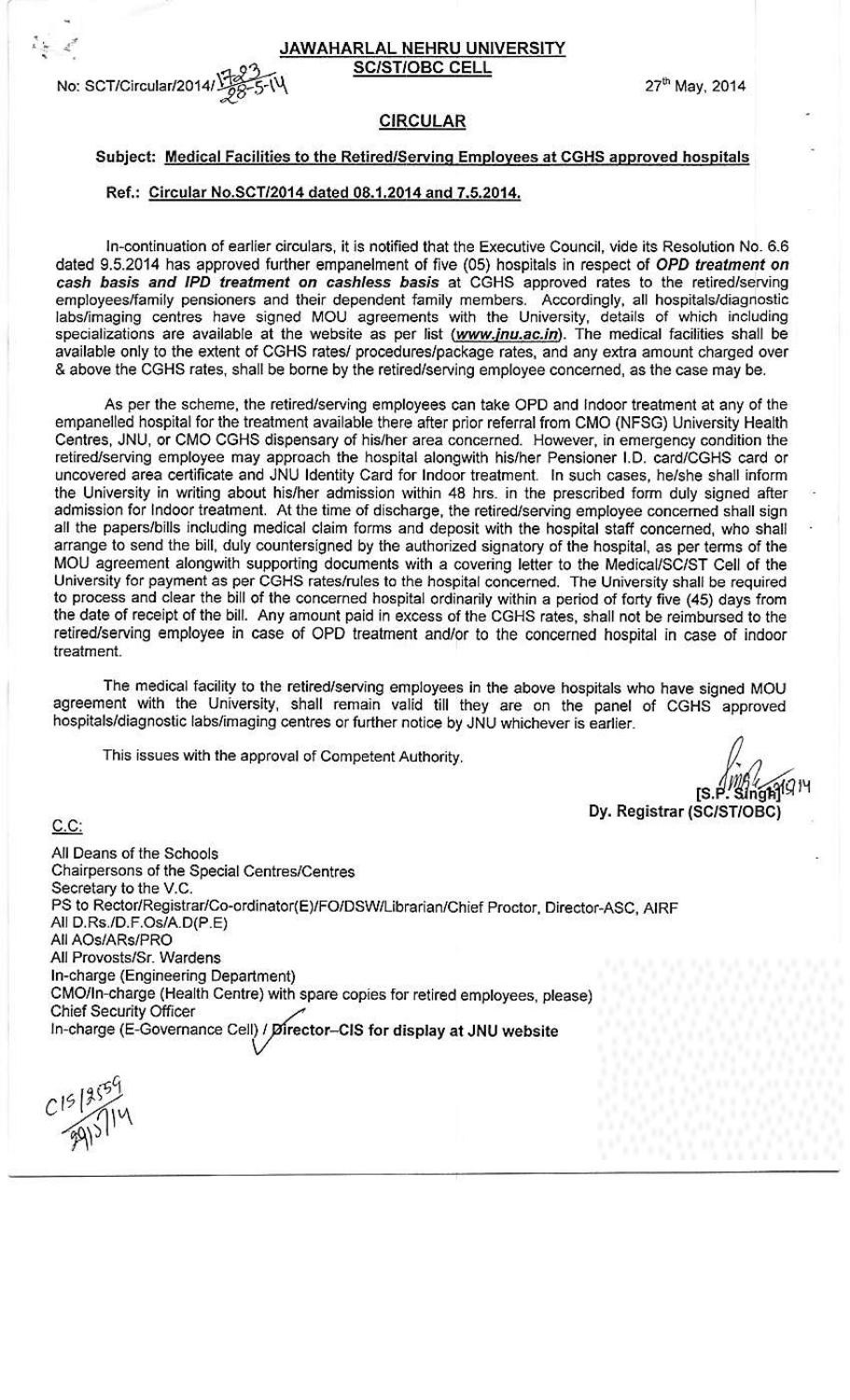#### JAWAHARLAL NEHRU UNIVERSITY SCIST/OBC CELL

No: SCT/Circular/2014/ 2014 7<sup>th</sup> May, 2014

 $C.C.$ 

## CIRCULAR

## Subject: Medical Facilities to the Retired/Serving Employees at CGHS approved hospitals

#### Ref.: Circular No.SCT/2014 dated 08.1.2014

Incontinuation of earlier circular, it is notified that the Executive Council, vide its Resolution No.4.28 dated 16.4.2014 has approved further empanelment of hospitals in respect of OPD treatment on cash basis and IPD treatment on cashless basis at CGHS approved rates to the retired/serving employeeslfamily pensioners and their dependent family members. Accordingly, all thirteen (13) hospitals/diagnostic labs/imaging centres have signed MOU agreements with the University, details of which including specializations are available at the website as per list (www.jnu.ac.in). The medical facilities shall be available only to the extent of CGHS rates/ procedures/package rates, and any extra amount charged over & above the CGHS rates, shall be borne by the retired/serving employee concerned, as the case may be.

As per the scheme, the retired/serving employees can take OPD and Indoor treatment at any of the empanelled hospital for the treatment available there after prior referral from CMO (NFSG) University Health Centres, JNU, or CMO CGHS dispensary of his/her area concerned. However, in emergency condition the retired/serving employee may approach the hospital alongwith his/her Pensioner l.D. card/CGHS card or uncovered area certificate and JNU ldentity Card for Indoor treatment. ln such cases, he/she shall inform the University in writing about his/her admission within 48 hrs. in the prescribed form duly signed after admission for Indoor treatment. At the time of discharge, the retired/serving employee concerned shall sign all the papers/bills including medical claim forms and deposit with the hospital staff concerned, who shall arrange to send the bill, duly countersigned by the authorized signatory of the hospital, as per terms of the MOU agreement alongwith supporting documents with a covering letter to the Medical/SC/ST Cell of the University for payment as per CGHS rates/rules to the hospital concerned. The University shall be required to process and clear the bill of the concerned hospital ordinarily within a period of forty five (45) days from the date of receipt of the bill. Any amount paid in excess of the CGHS rates, shall not be reimbursed to the retired/serving employee in case of OPD treatment and/or to the concerned hospital in case of indoor treatment.

The medical facility to the retired/serving employees in the above hospitals who have signed MOU agreement with the University, shall remain valid till they are on the panel of CGHS approved hospitals/diagnostic labs/imaging centres or further notice by JNU whichever is earlier

This issues with the approval of Competent Authority.

M*ih (*S.P. Singh T1*9|۱۷*<br>Dy. Registrar (SC/ST)

All Deans of the Schools Chairpersons of the Special Centres/Centres Secretary to the V.C. PS to Rector/Registrar/Co-ordinator(E)/FO/DSWLibrarian/Chief Proctor, Director-ASC, AtRF All D.Rs./D.F.Os/A.D(P.E) AllAOs/ARs/PRO All Provosts/Sr. Wardens <sup>I</sup>n-charge (Engineering Department) CMO/ln-charge (Health Centre) with spare copies for retired employees, please) Chief Security Officer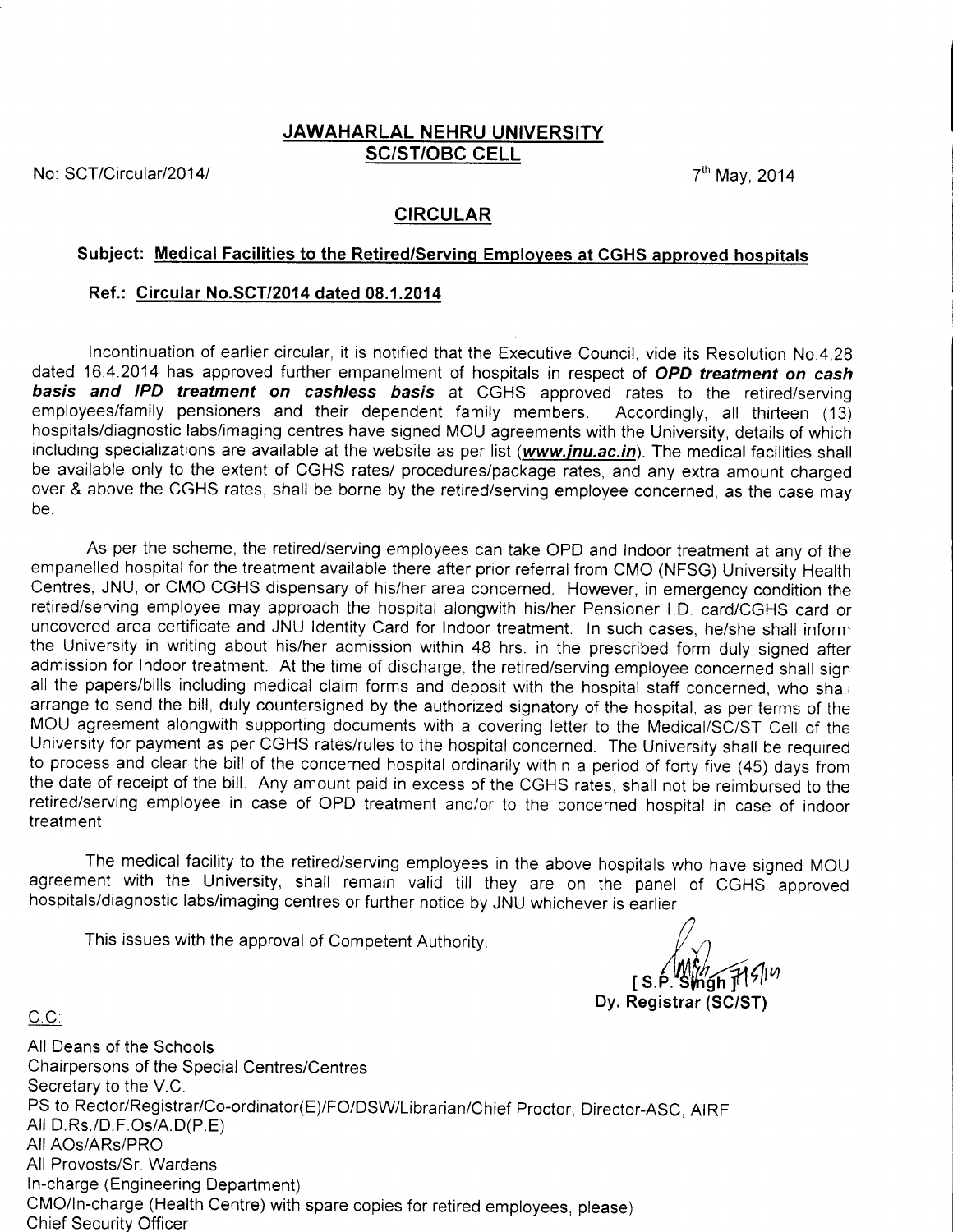## जवाहरलाल नेहरू विश्वविद्यालय अ.जा. / अ.ज.जा. प्रकोष्ठ

संख्या. एससीटी / परि. / 2014 /

**AZOS VEMITY** 

08. मई. 2014

ShepStraing(EA) 73 3两

# <sup>वा परिपत्र</sup>

## विषय : के.स.स्वा.यो. द्वारा अनुमोदित अस्पतालों में सेवानिवृत्त/कार्यरत कर्मचारियों के लिए चिकित्सा सुविधाएं

## संदर्भ: दिनांक 08.01.2014 का परिपत्र सं. एससीटी/2014

दिनांक 08.01.2014 के परिपत्र के क्रम में, यह अधिसूचित किया जाता है कि कार्य परिषद ने अपने दिनांक 16.04.2014 के संकल्प संख्या 4.28 के अनुसार सेवानिवृत्त / कार्यरत कर्मचारियों / परिवार पेंशनर और उन पर आश्रित परिवार के सदस्यों के लिए के स.स्वा.यो. द्वारा अनुमोदित दरों पर ओपीडी इलाज के लिए नकद आधार पर और इनडोर इलाज के लिए कैशलेस आधार पर और दूसरे अस्पतालों के पैनल को अनुमोदित किया है। तदनुसार सभी तेरह (13) अस्पतालों/नैदानिक प्रयोगशालाओं / इमेंजिंग केन्द्रों ने विश्वविद्यालय के साथ (एमओयू) अनुबंध पर हस्ताक्षर किए हैं। इनकी विशेषज्ञता सहित विवरण सूची जेएनयू वेबसाइट www.jnu.ac.in पर उपलब्ध है। ये चिकित्सा सुविधाएं केवल के.स.स्वा.यो. की दरों/ प्रक्रियाओं / पैकेज दरों के अनुसार उपलब्ध होंगी और यदि अस्पताल द्वारा के.स.स्वा.यो. द्वारा निर्धारित दर से अधिक राशि ली जाती है तो वह राशि सेवानिवृत्त / कार्यरत कर्मचारी द्वारा वहन की जाएगी।

इस योजना के अनुसार, सेवानिवृत्त / कार्यरत कर्मचारी जेएनयू स्वास्थ्य केन्द्र के मुख्य चिकित्सा अधिकारी अथवा संबंधित क्षेत्र के के.स.स्वा.यो. अस्पताल के मुख्य चिकित्सा अधिकारी से रेफर कराने के बाद विश्वविद्यालय द्वारा अनुमोदित किसी भी पैनल के अस्पताल में वहाँ उपलब्ध उपचार के अनुसार ओ.पी.डी. और इनडोर इलाज करा सकते हैं। यद्यपि, आपातकालीन स्थिति में इनडोर इलाज के लिए सेवानिवृत्त⁄ कार्यरत कर्मचारी अपने पेशनर पहचान—पत्र⁄के.स.स्वा.यो. कार्ड अथवा अनकवर्ड एरिया प्रमाण-पत्र और जेएनयू पहचान-पत्र के साथ अस्पताल में जा सकते हैं। ऐसी स्थिति में इनडोर इलाज के लिए भर्ती होने के 48 घन्टे के अन्दर निर्धारित फार्म में विधिवत हस्ताक्षर करने के बाद कर्मचारी विश्वविद्यालय को इस बारे में सूचित करेगा। अस्पताल से छुट्टी के समय, संबंधित सेवानिवृत्त / कार्यरत कर्मचारी मेडिकल क्लेम फार्म सहित सभी कागज़ों / बिलों पर हरताक्षर करके उन्हें अस्पताल के संबंधित स्टाफ के पास जमा करायेगा तथा वह इन्हें अनुबंध (एमओयू) की शर्तों के अनुसार अस्पताल के प्राधिकृत अधिकारी के प्रतिहस्ताक्षर कराकर सभी दस्तावेजों को कवरिंग लेटर के साथ के.स.स्वा.यो. की दरों/नियमों के अनुसार अस्पताल को भुगतान के लिए विश्वविद्यालय के मेडिकल/अ.जा./अ.ज.जा. प्रकोष्ठ को बिल भेजने की व्यवस्था करेगा। विश्वविद्यालय द्वारा सामान्यतः बिल की प्राप्ति से पैतालीस (45) दिन की अवधि के अन्दर संबंधित अस्पताल का बिल चुकाना अपेक्षित होगा। यदि कोई भी राशि के.स.स्वा.यो. की दरों से अधिक भुगतान कर दी जाती है तो ओपीडी इलाज के मामले .<br>मैं सेवानिवृत्त / कार्यरत कर्मचारी को और / या इनडोर इलाज के मामले में अस्पताल को उसकी प्रतिपूर्ति नहीं की जाएगी।

सेवानिवृत्तं / कार्यरत कर्मचारियों के लिए उपर्युक्त अस्पतालों, जिन्होंने विश्वविद्यालय के साथ (एमओयू) अनुबंध पर हस्ताक्षर किए हैं, में चिकित्सा सुविधाएं तब तक मान्य रहेंगी जब तक कि ये अस्पताल क़े.स.स्वा.यो. के अनुमोदित अस्पतालों / डाइग्नोस्टिक / इमेजिंग केन्द्र के पैनल में हैं या जेएनयू की अगली सूचना तक, जो भी पहले हो।

यह सक्षम अधिकारी के अनुमोदन से जारी किया गया है।

Henwarthe  $121914$ (एस.पी. सिंह) उप कुलसचिव (अ.जा. / अ.ज.जा. प्रकोष्ठ)

प्रतिलिपि:

(Inches) DATOR RESIDER NO

> APPLICATION NO STREET सभी संस्थानों के डीन सभी विशिष्ट केन्द्रों / केन्द्रों के अध्यक्ष कुलपति के निजी सचिव .<br>कुलदेशिक / कुलसचिव / परीक्षा नियंत्रक / वित्त अविकारी / डीन (छात्र) / पुस्तकालयाध्यक्ष / मुख्य कुलानुशासक के निजी सचिव, निदेशक – अकादमिक स्टाफ कॉलेज, एआईआरएफ सभी उप कुलसचिव/ उप वित्त अधिकारी/सहायक निदेशक (शा.शि.) सभी प्रशासनिक अधिकारी / सहायक कुलसचिव / जन–संपर्क अधिकारी thing its an imaximiliants सभी प्रवोस्ट / वरिष्ठ वार्डन and Learn and Bartis प्रमारी (इंजीनियरी विभाग) **SHORES** मुख्य चिकित्सा अधिकारी (स्वास्थ्य केन्द्र) – सेवानिवृत्त कर्मचारियों के लिए अतिरिक्त प्रतियों के साथ मुख्य सुरक्षा अधिकारी

प्रभारी (ई-गवर्नेस प्रकोष्ठ) / निदेशक, संचार और सूचना सेवाएं - जेएनयू वेबसाइट पर अपलोड करने के अनुरोध के साथ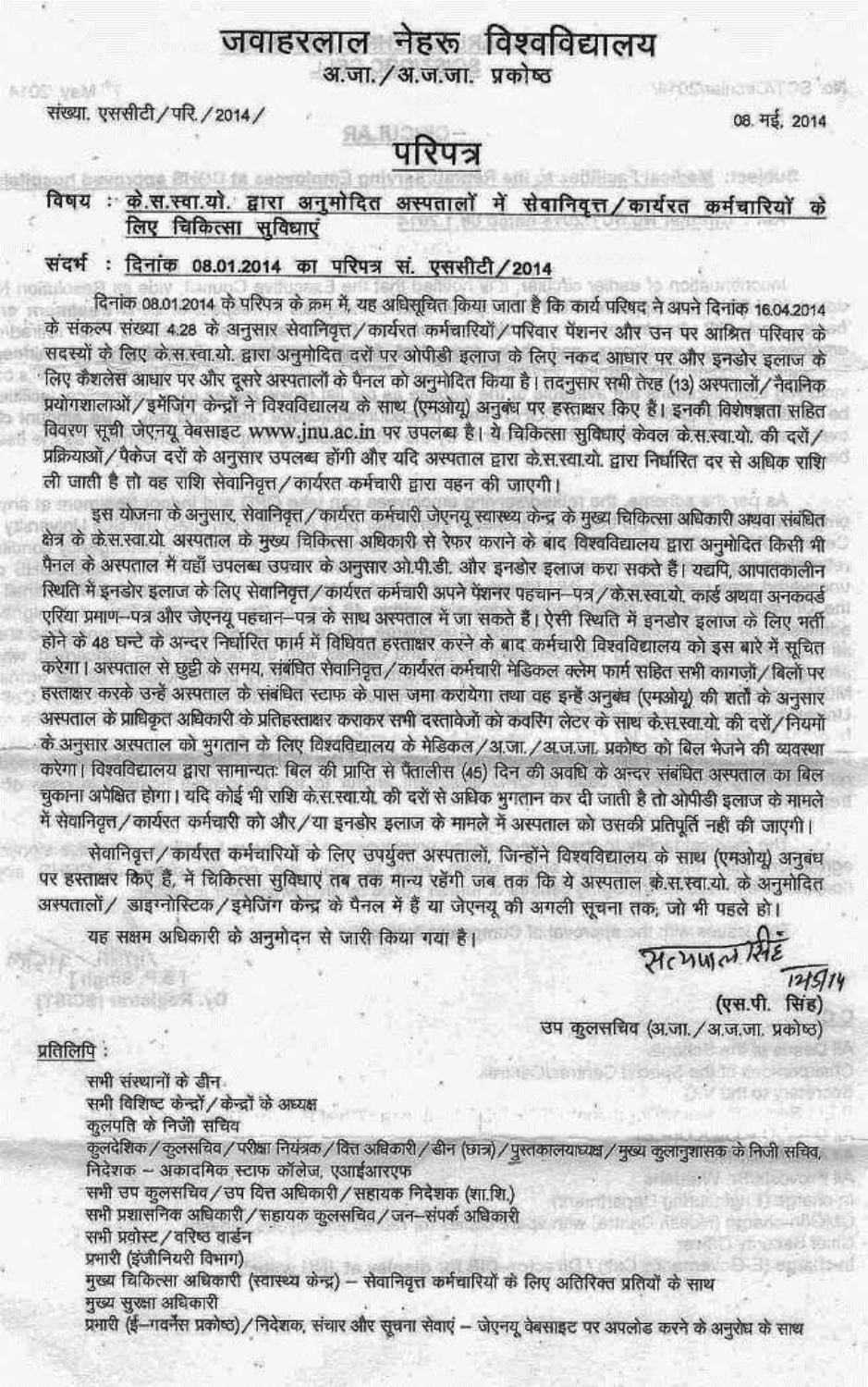

## जवाहरलाल नेहरू विश्वविद्यालय **JAWAHARLAL NEHRU UNIVERSITY NEW DELHI-110067**

No: SCT/2014/8052-14

26<sup>th</sup> February, 2014

The Medical Superintendant Rockland Hospital B-33/34, Qutab Institutional Area New Delhi - 110 016

Dear Sir,

I am desired to inform you that the Vice-Chancellor has approved extension of cashless medical facilities in respect of employees of the University with Rockland Hospital w.e.f. 21.2.2014 to 31.03.2014, subject to compliance of the deficiencies pointed out to you in the meeting held on 31.1.2014. However, a meeting has been scheduled to be held on 28.2.2014 to review further extension of cashless medical facilities.

You are, therefore, requested to continue the cashless medical facilities to the JNU employees accordingly.

Thanking you,

Yours faithfully,

Dy. Registrar (Medical Cell)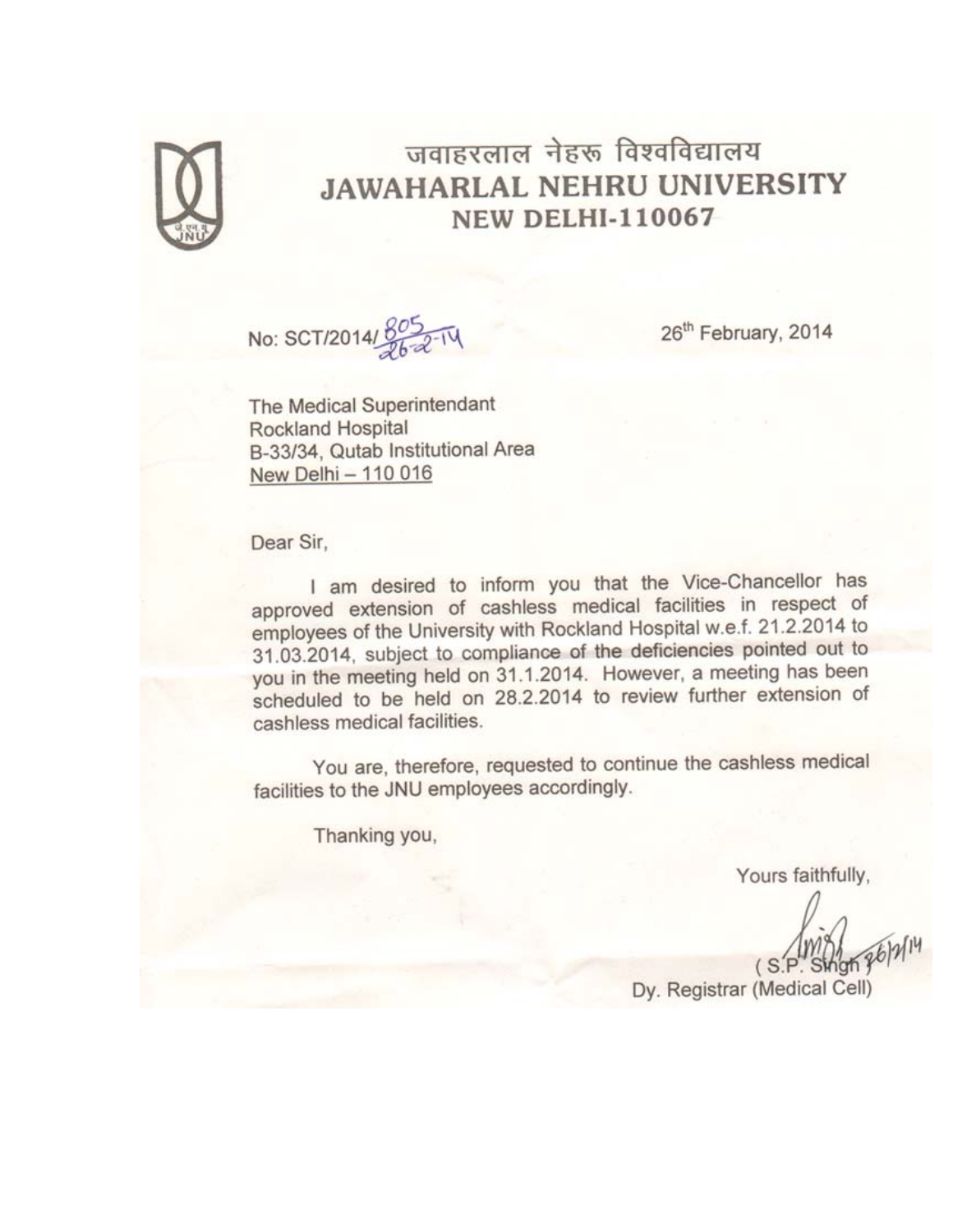#### JAWAHARLAL NEHRU UNIVERSITY **NEW DELHI-110067** SC/ST CELL

No.SCT/Circular/2013/ Dated:21.2.2013

 $f_{\nu_\mathrm{o}}$ .<br>ک*ې* 

 $\geq$ 

 $\overline{y}_{\rho}^l$ 

#### CIRCULAR

## Subject: Cashless Medical Facilities to the University Employees (in-service & retired) & their dependent Family Members, limited to CGHS rates at Rockland Hospital for Indoor treatment only.

The Executive Council vide its Resolution No.6.l8 dated 20.11.2012 has approved the scheme for providing Cashless Medical Facilities to the University Employees (ln-service and Retired) and their Dependent Family Members for In-door Treatment. The Cashless Mcdical Facility will be available at Rockland Flospital, 8-33-34, Qutab Institutional Area, New Delhi. initially for a period of one year on a trial basis (from the date of issue of this circular).

The Cashless Facilities shall be available only to the extent of CGHS rates/procedures/package deal rates, and any extra amount over and above the CGHS approved rates shall be borne by the employee or the retired employee concerned, as the case may be. However, for procedures/investigations for which there are no ptescribed rates also, the claims wiil be limited to AIIMS rates and, in case, the rates have not been fixed by AIIMS for any particular procedurc/investigating/test, such claim will be regulated as per actuals.

As per this scheme, the employee may take indoor treatment at the Rockland Hospital for the treatment available there after prior referral from CMO (NFSG), University Health Centre, JNU or CMO, CGHS of his/her area concerned. However, in emergency condition the staff member may approach the above said Hospital along with his/her CGHS Card or CGHS Un-covered area Certificate and JNU ldentity Card. Cases without such refenal at above said Hospital shall be reported by the employee concerned or if he/she is under treatment, not being able to inform, his/her family member or in his/her absence by another staff of the University about admission of such staff dependent family member in writing, indicating the name of staff member/his or her dependent family member, age, ailment, etc. within 48 hours after admission of the patient for indoor treatment. At the time of discharge, the employee/retired employee concerned shall sign all the papers/bills. including the Medical Claim Form and deposit with the Hospital staff concerned, who shall arrange to send the bill duly countersigned by the authorized signatory as per terms of agreement along with these supporting papers with covering letter of the Hospital to the Registrar of the University for examination/payment to the Hospital limited to CGHS rates/rules and subject to treatment available at the Rockland Hospital. Any amount paid in excess of the CGHS rates shall not be reimbursed to the Hospital or to the employee/retired employee of the University.

> -- -

This cashless facility shall not be available for OPD treatment.

This issues with the approval of the Vice-<del>Chancellor</del>.

To<br>All Deans of Schools Dean of Students All Chairpersons of Special Centers. All Chairpersons of Centres, Secretary to the V.C. P.S to Rector/Registrar/Co-ordinator (C.E)/FO/DSW/Librarian/Chief Prottor, Director-ASC All D. Rs./D.F.Os/D.D(P.E), Alt AOsJdR3/F.RO. All Provosts/Sr. Wardens,

Inseharge-Engineering Department,

itit,

 $\ddot{\phantom{0}}$ 

(SANDEEP CHAT Registrar

> कुलस**ीन / Registrar** जवाडरलाल नेहरू विश्वविद्यालय Jawaharlal Nehru University नई दिल्ली/New Delhi-110067